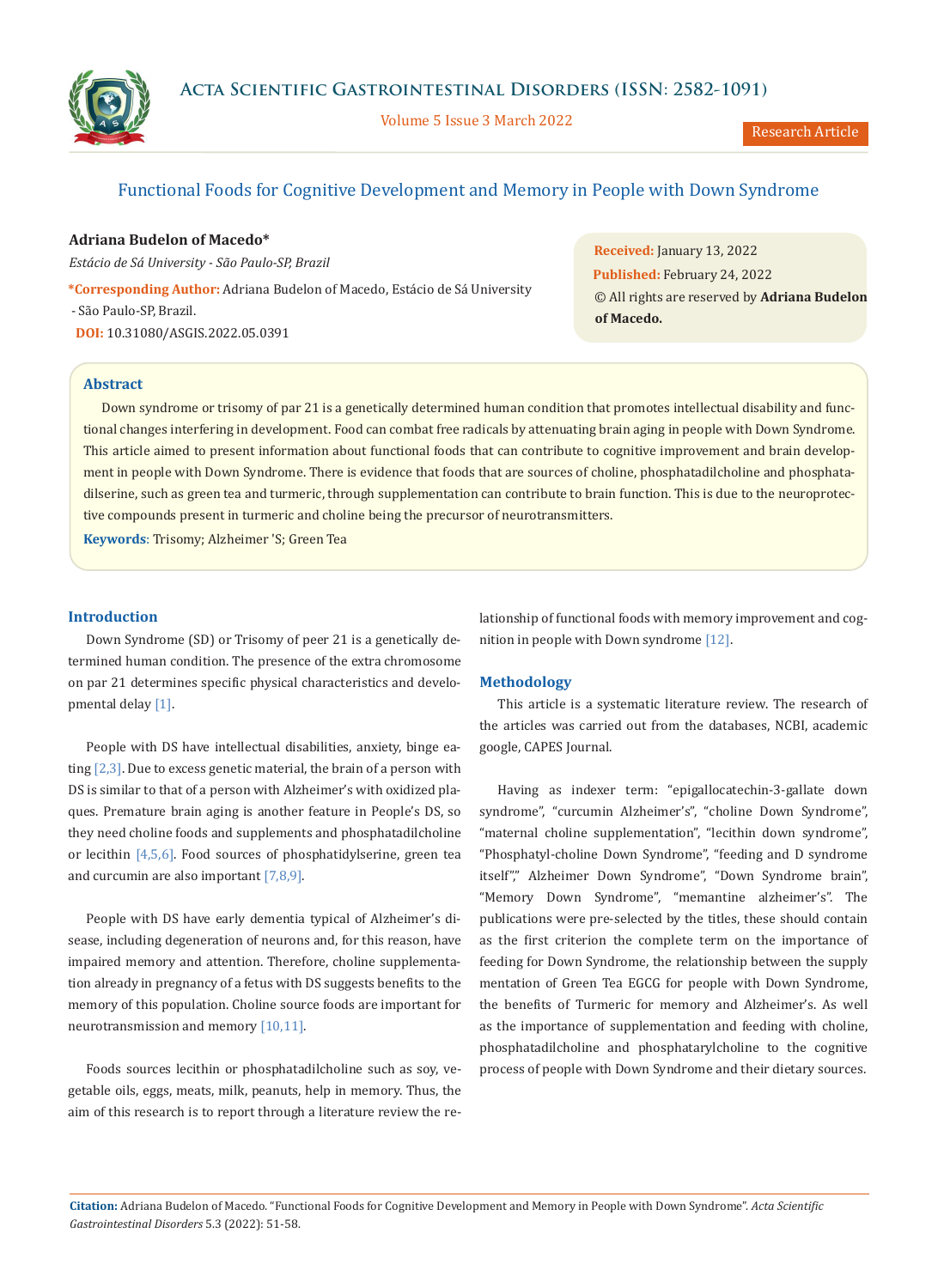From the research, it was observed the occurrence of 15,000 articles in total. Only the articles that the title was related to the indexed words were included. Accompanied by reading the available abstracts. In the google academic database, 3000 articles on Down Syndrome were found, of which 2500 were excluded after initial analysis (phase 1 = reading the title, abstract and keywords),500 were for the evaluation of phase 2, after reading 480 articles were excluded for not meeting the inclusion criteria and then were selected, 30 articles. In the CAPES journal, an article was found that met the inclusion criteria and was therefore included in the study. In the NCBI database, 1199 articles were identified, 1100 excluded in phase 1 after reading the title and abstract, were for phase 2, 99 articles, of these were selected 69 articles.

## **Results and Discussion**

### **Down syndrome**

The term Down Syndrome (DS) originates from the pediatric physician John Langdon Down who classified the syndrome for the first time [13].

The triplication of the genetic material referring to chromosome 21 can occur in three different ways. In 96% of cases trisomy occurs by a total chromosomal non-disjunction, i.e., all cells of a developing fetus assume an extra chromosome 21. Only 4% of people with DS do not have all the cells affected by chromosome 21 extra, being termed as mosaicism. Gene translocation may also occur, in which part or all of the extra chromosome 21 binds to another chromosome, usually chromosome 14 or 22 [14,15].

The factors that contribute to DS are associated with maternal age, because the woman is already born with the amount of eggs that age along with her; male gametes age as well  $[16]$ .

Clinical data from the medical records of 85 people with Down Syndrome were summarized. Of these, 75.3% were diagnosed with dementia. DS is associated with dementia, abnormal cognitive development, learning and language problems [17,18].

People with DS have mental retardation and develop neuropathological changes and Alzheimer's characteristics [19].

A postmortem brain study was conducted by Dr. George Jervis in the period 1750-1770 in 100 patients with DS. In 15 of these, aged over 30 years, dementia with Alzheimer's characteristics was detected [20].

The relationship between DS and Alzheimer's disease has been documented since (1986), where brain necropsy was performed in 12 patients with DS aged 31-65 years. Of these, only 1 patient did not have beta-amyloid plaques: alzheimer's characteristics [21].

In dogs with dementia, the presence of beta-amyloid plaques was verified in the brain of these animals. They had memory deficits, learning and problems in spatial learning [22].

### **Alzheimer's and chromosome 21**

Alzheimer's disease has been described by German physician Alois Alzheimer after doing the autopsy on the brain of a patient who died of early dementia. Autopsy revealed cerebral cortex atrophy, loss of cells and numerous plaques throughout the cortex [23].



**Figure 1:** A brain without Alzheimer's and a brain with Alzheimer's.



**Figure 2:** Brain without SD and brain with SD.

The symptoms of Alzheimer's disease are problems in memory, language, and there is the loss of cognitive functions [24].

The Alzheimer's gene is on chromosome 21. Chromosome 21 contains 233 genes encoding 299 non-coding long RNAs and 29

52

**Citation:** Adriana Budelon of Macedo*.* "Functional Foods for Cognitive Development and Memory in People with Down Syndrome". *Acta Scientific Gastrointestinal Disorders* 5.3 (2022): 51-58.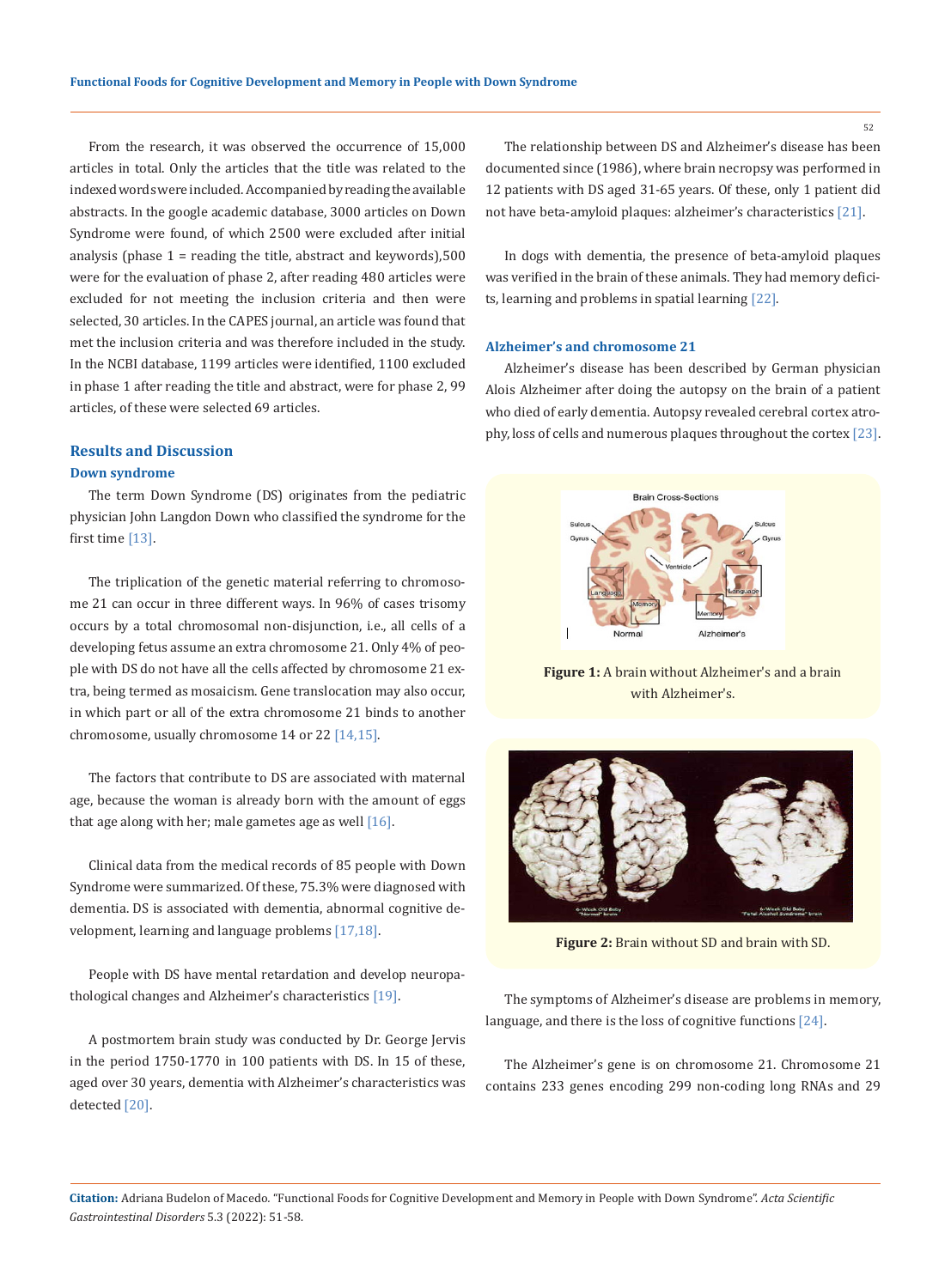microRNA. One of these genes is responsible for the development of Alzheimer's. People with Down Syndrome have a third copy of the beta-amyloid precursor protein gene. This protein accumulates in the brain and causes Alzheimer's [25-27].

The beta-amyloid precursor protein, in rat models with SD characteristics, causes cholinergic neuron dysfunction in the forebrain and synapathic and this contributes to the cognitive dysfunction of Alzheimer's disease in Down syndrome [28].

Alzheimer's disease is a neurodegenerative taupathy, because the phosphotau protein of axons is hyperphosphorylade and this causes destabilization of microtubules and degeneration of neurons [29].

Several studies have been conducted on the cognition of people with Down Syndrome. A mouse model called the Ts65Dn model was developed with characteristics similar to those of SD. These rats have a trisomy in the distal region of the murine chromosome 16 to which they have 60% of the homologous genes of the rats contained in chromosome 21 of humans [30].

#### **Memory**

The region of the brain responsible for memory is the hippocampus. People with DS have cognitive impairment, impaired memory, and intellectual disability. The rat model with DS presents deficiency in the hippocampus and impaired cognition, gaba signaling of Ts65Dn rats is increased in the toothed gyre of the brain of these rats [31].

They conducted a double-blind study, clinical trial with 42 patients with Alzheimer's for 16 weeks with placebo and the memory medicine The group that received the drug had improved learning and memory, as this drug acts in the hippocampus [32].

People with DS have an extra copy of the DSCR1gene (Critical Region of Down Syndrome1). This gene encodes a protein that inhibits calcineurin. It is suggested that the drug for Alzheimer's, memantine, improves the memory and learning of this population because calcineurin modulates the activation of the N-Methyl-D- -Aspartate receptor and memantine mimetizes the effect of calcineurin that is impaired in people with DS [33].

Using the Ts65Dn rat model with Down Syndrome treated with the drug Alzheimer's Memantina resulted in improvement in the memory of the guinea pigs [34].

In a study with two groups of people with Down Syndrome, from two different schools: a regular school and another a special school. Each school received a group of 9 members who performed recall tasks and cognitive tests. They concluded that the educational environment of people with DS has an influence on learning, memory, speech and cognition [35].

## **Functional foods: tea-green**

Green tea is the aqueous extract of the dried leaves of the *plant Camellia Sinensis*. It contains a mixture of polyphenols such as flavonols, flavadiols, flavonoids and phenolic acids. Most of the tea polyphenols are flavonols, especially catechins [36].

The green tea catechins are the epicaequina, epigallocatechin and 3 epigallocatechin gallate, 3-gallate of epicatequina. Camellia Sinensis leaf tea does not undergo fermentation during processing [37,38].

In a randomized, phase 2 placebo-controlled double-blind trial, 43 young people aged 16-34 years with DS ingested green tea supplement (600 to 800 mg by weight) containing 45% of the active tea compound (Epigalocatequina gallate) for one year. During this period, cognitive training related to visual memory participated. The other 41 study participants received placebo and the same cognitive training. The results of this study showed that participants who received green tea had an improvement in clinically relevant memory in the brain neuroplasticity of individuals with DS [39].

The Ts65Dn mouse model that mimics the SD where the dosage of (EGCG: 326.25 mg/ml, 29.79 mg per day, 32.59 mg/kg per day) of green tea was administered. There was an improvement in the learning of rats [40].

A cohort study was conducted with 2,845 elderly people aged 60 years or older in Nakajima City, Japan to evaluate the consumption of green tea, black tea and coffee and its influence on the cognitive process and incidence of dementia in the elderly. The research result proved that the consumption of green tea every day is associated with a lower incidence of dementia [41].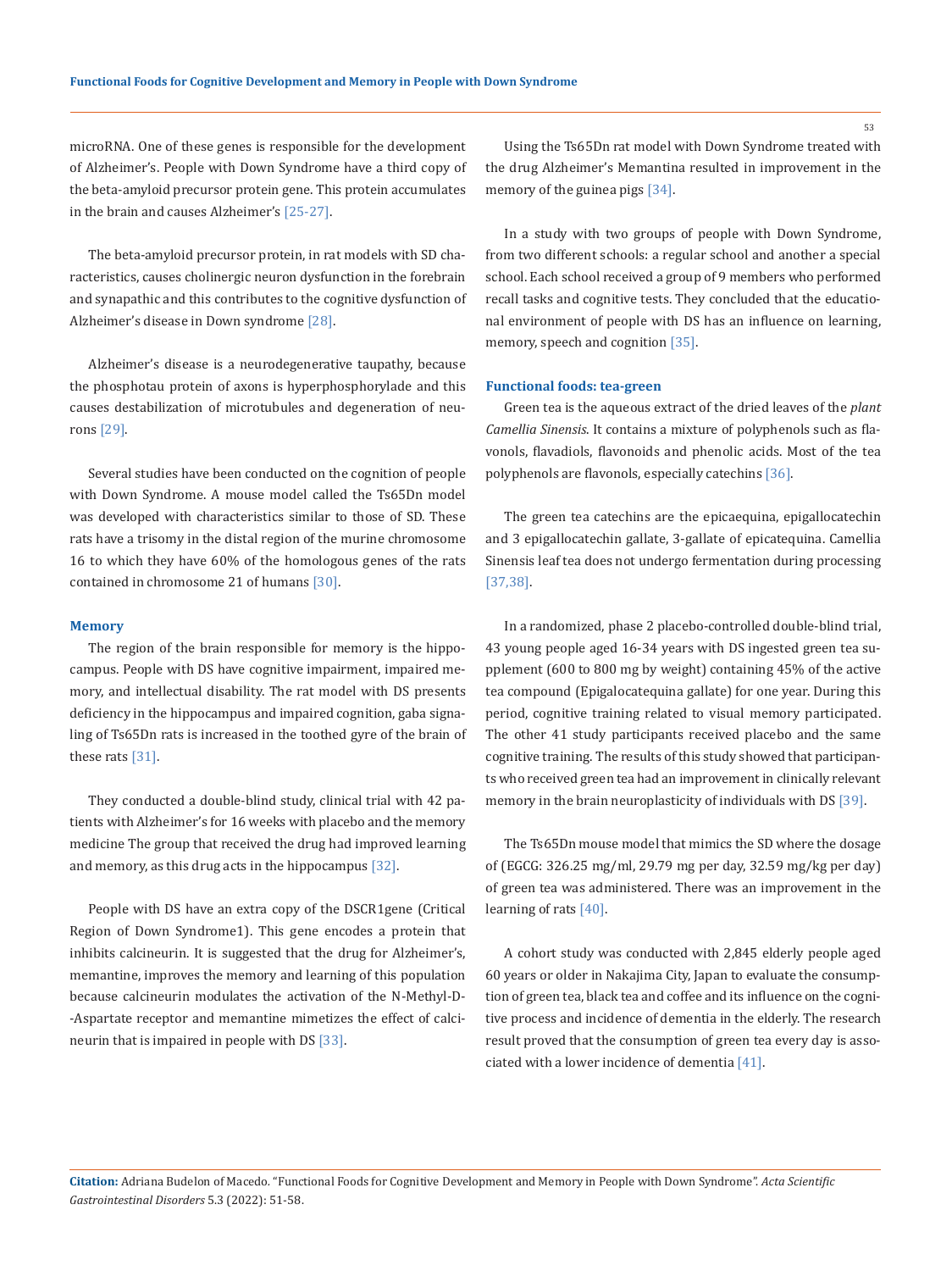The mouse model with SD called The Ts65Dn, these mice are deficient in memory and learning. 20 mg/kg/day of epigallocatechin-3-gallate (EGCG) was added to the water of these rats. There was no improvement in cognitive function when compared to rats that did not receive EGCG. They did not come to a conclusion of the dose to be used in humans, but low doses of EGCG have no effect on memory [42].

D was administered (10 mg to 360 mg) of de-caffeineted green tea extract for one month in Ts65Dn rats. These rats contain cognitive changes due to an increase in the expression of DYRK1A serine-threoin kinase in Hsa21, as in people with DS. Treatment with EGCG reverts to molecular changes in the brains of rats, improving the memory process of these rats  $[43]$ .

In research in the rat model with DS that green tea EGCG can be used for the treatment of cognitive disorders in patients with DS [44].

### **Turmeric**

Turmeric is a polyphenolic compound of Turmeric. It has anti-inflammatory and antioxidant properties. It also has neuroprotective properties. Curcumin at low concentrations (less than 0.2 mg/kg) stimulates neuronal cell proliferation. Curcumin improves neurogenesis in the hippocampus of adult rats and stimulates hippocampus neuroplasticity [45,46].

It was concluded that Turmeric's turmeric protects the brain from stress neurotoxicity [47].

It is known that the brains of people with DS have beta-amyloid plaques. In research using *in vitro* model it was found that turmeric reduces beta-amyloidplaques indicate an effect of curcumin on the reduction of amyloid plaques in animal models [48].

 Turmeric is an excellent antioxidant and anti-inflammatory. Curcumin decreases the precursor protein of amyloid-β. This study suggests that in the future turmeric may be used as an adjunct pharmacological agent in the treatment of Alzheimer's disease [49,50].

One study revealed that curcumin-derived enol binds to amyloid beta aggregates [51].

### **Choline, phosphatadilcholine and phosphadilserine**

Choline is an essential nutrient for the synthesis of neurotransmitters such as acetylcholine. It is necessary for cell membrane signaling, lipid transport and reduces homocysteine. When choline is oxidized it constitutes betaine as a donor of the methyl group for the conversion of homocysteine to methionine [53,54].

Choline is a precursor to phosphatadilcholine, lysophatidysphosphonadilchoand sphingomyelin phospholipids from all cell membranes. Eggs are a good source of choline (300 mg of choline), mainly in the form of phosphatidylcholine. Other food choline sources are presented in table 1 [55].

| <b>Foods</b>      | <b>Amount of choline</b> | <b>Homemade</b><br>measurement |
|-------------------|--------------------------|--------------------------------|
| Chicken liver     | $247 \text{ mg}$         | 100 <sub>g</sub>               |
| Soy flour         | $201 \text{ mg}$         | 1 cup                          |
| Raw quinoa        | $60$ mg                  | $1/2$ cup                      |
| Milk              | 38 <sub>mg</sub>         | 260 <sub>g</sub>               |
| Baked cauliflower | $24 \text{ mg}$          | $1/2$ cup                      |
| Pea               | $22 \text{ mg}$          | $1/2$ cup                      |
| Cooked broccoli   | 15 <sub>mg</sub>         | $1/2$ cup                      |
| Black oatmeal     | 15 <sub>mg</sub>         | $1/2$ cup                      |
| Whole egg         | 238,4 mg                 | 50 <sub>g</sub>                |
| Egg yolk          | $238$ mg                 | 17 <sub>g</sub>                |
| Egg white         | $0.46$ mg                | 33 <sub>g</sub>                |

**Table 1:** Choline Source Foods.

**Source:** United States Department of Agriculture (USDA) [56].

Suplementaram hill in pregnant rats. This study suggests that choline supplementation induces cognitive benefits of offspring throughout the life of the Ts65Dn rat model [58].

In research on choline supplementation in rat pregnancy the benefits it makes in the spatial memory of these animals. Likewise in other research on the same subject as supplementation improves the memory of rats until adulthood. These results suggest that choline supplementation in pregnant women with a fetus with DS has a possible neuroprotective effect. Similar results were found in a study where choline supplementation in the gestation of Ts65Dn murines improves neuropathology associated with DS [59-61].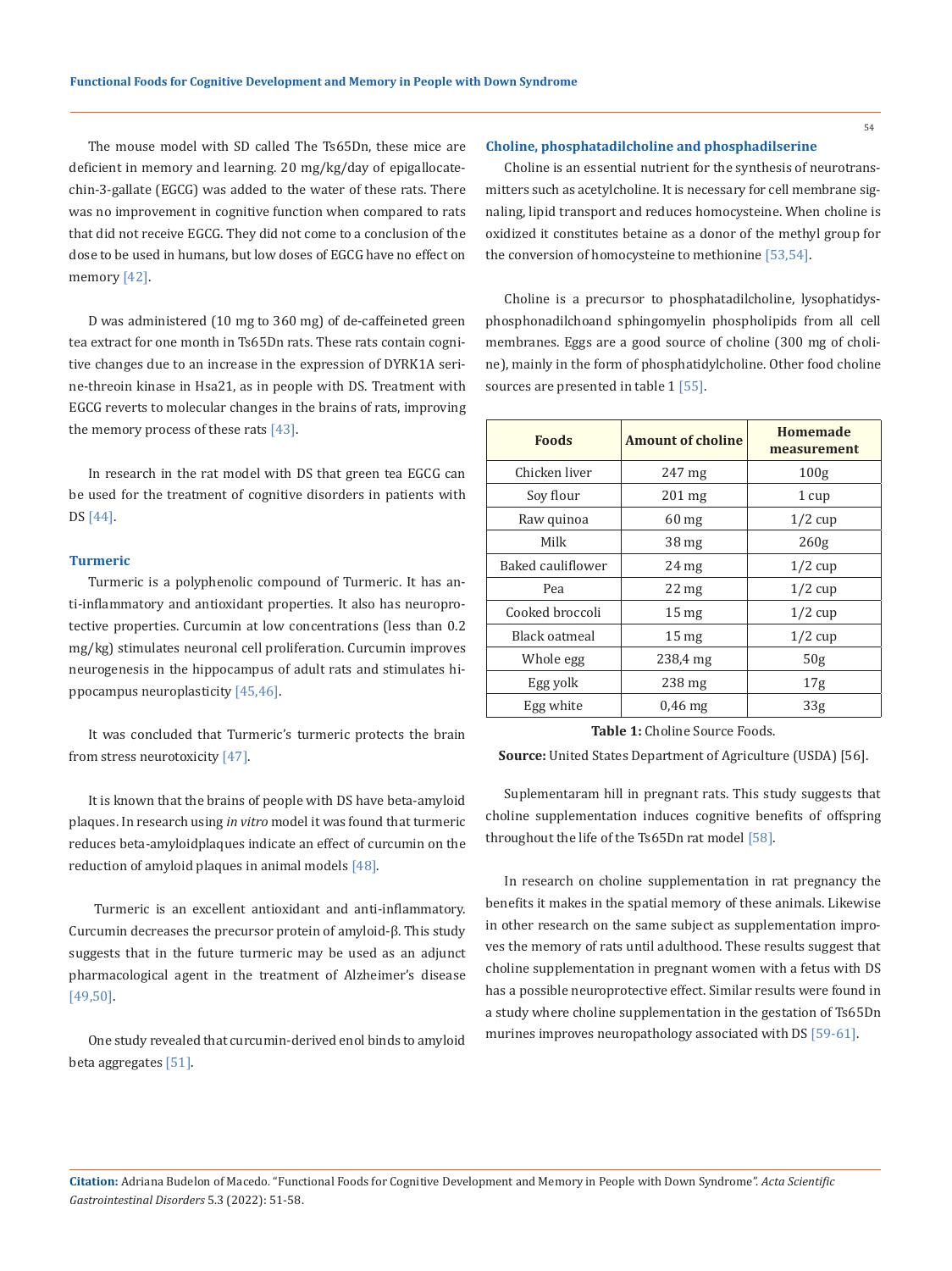Phosphatadilcholine (lecithin) is an essential phospholipid in mammalian cells, through the choline pathway. Phospholipids are distributed in the cell membrane asymmetrically. Choline, sphingomyelin and phosphatadilcho are arranged in the outer layer of the membrane. Amystolipids such as phosphatadilserine and phosphatidyldilletanomine are in the inner layer of the membrane [62,63].

Phosphatadilserin in the plasma membrane is located in the cytoplasmic leaflet. In synapses, phospha tadilserin facilitates the activation of signaling proteins and receptors for synaptic differentiation and neurotransmission [64,65].

 In a randomized double-blind placebo-controlled study evaluated the result of ingestion of 3 capsules of phosphadilserine and placebo to assess its effect on the cognition and memory of people with Alzheimer's and dementia. After, tests were performed, improvement scans of the memory of the health people with dementia and Alzheimer's were contacted. Cellular oxidative stress causes adverse consequences on the whole organism [66].

Thes cells of the person with DS have increased inflammatory process, higher occurrence of apoptosis and cell death and reduction in DNA repair. People with DS have an overexpression of protein kinase (DYRK1A) that can activate stat 3 route and this causes overexpression of lecithin [67,68].

Studies in animal models with Alzheimer's using phosphatadilserine dietary supplements have reduced the loss of choline acetyltransferase and rna messenger acetylcholine esterase transporter in the hippocampus of guinea pigs. The food sources of phosphatadilserine are meat, fish, legumes such as soy lecithin.

## **Conclusion**

A person with DS has premature aging due to the third extra chromosome on par 21. They have Alzheimer's disease from the age of 40, have cognitive and memory deficits that can be attenuated through adequate nutrient nutrition, especially choline, phosphatadilcholine, phosphatadilserine, curcumin and Green tea EGCG.

Several studies have been done over the years in relation to the feeding of this population since 1960 worldwide.

The environment in which the person with DS is also inserted influence in this process of learning, memory and cognition. The stimulus, the multidisciplinary care, in addition to an adequate diet, are fundamental for the patient with DS to develop well.

It is justified to carry this out due to the fact that feeding can attenuate the brain aging of people with Down Syndrome and fight free radicals. However, more research is needed in humans with DS in relation to green tea EGCG and foods related to memory and cognition.

## **Bibliography**

- 1. 13 Guidelines for Attention to People with Down Syndrome.
- 2. Roieski IM. "Evaluation of the usual diet of adolescents with down syndrome". *Revista Saúdecom* 6.2 (2010): 130-138.
- 3. Prado MB., *et al*. "Nutritional follow-up of patients with Downsyndrome treated in a pediatric office". *World Health (1995)* (2009): 335-346.
- 4. [Scott JE. "Phosphatidylcholine Synthesis, Secretion, and Reu](https://pubmed.ncbi.nlm.nih.gov/1516573/)[tilization During Differentiation of the Surfactant-Producing](https://pubmed.ncbi.nlm.nih.gov/1516573/) [Type II Alveolar Cell from Fetal Rabbit Lungs".](https://pubmed.ncbi.nlm.nih.gov/1516573/) *Experimental Lung Research* [18.4 \(1992\): 563-580.](https://pubmed.ncbi.nlm.nih.gov/1516573/)
- 5. Strupp BJ., *et al*[. "Maternal choline supplementation: A poten](https://pubmed.ncbi.nlm.nih.gov/26391046/)[tial prenatal treatment for Down syndrome and Alzheimer's](https://pubmed.ncbi.nlm.nih.gov/26391046/) disease". *[Current Alzheimer research](https://pubmed.ncbi.nlm.nih.gov/26391046/)* 1 (2016): 97-106.
- 6. Siarey RJ., *et al*[. "Altered signaling pathways underlying ab](https://pubmed.ncbi.nlm.nih.gov/16895585/)[normal hippocampal synaptic plasticity in the Ts65Dn mouse](https://pubmed.ncbi.nlm.nih.gov/16895585/)  model of Down syndrome". *[Journal of Neurochemistry](https://pubmed.ncbi.nlm.nih.gov/16895585/)* 98.4 [\(2006\): 1266-1277.](https://pubmed.ncbi.nlm.nih.gov/16895585/)
- 7. Coppus A., *et al*[. "Dementia and mortality in persons with](https://pubmed.ncbi.nlm.nih.gov/16961706/)  Down's syndrome". *[Journal of Intellectual](https://pubmed.ncbi.nlm.nih.gov/16961706/) Disability Research* [50.10 \(2006\): 768-777.](https://pubmed.ncbi.nlm.nih.gov/16961706/)
- 8. De la Torre R., *et al*[. "Epigallocatechin-3-gallate, a DYRK1A in](https://pubmed.ncbi.nlm.nih.gov/24039182/)[hibitor, rescues cognitive deficits in Down syndrome mouse](https://pubmed.ncbi.nlm.nih.gov/24039182/) models and in humans". *[Molecular Nutrition and Food Re](https://pubmed.ncbi.nlm.nih.gov/24039182/)search* [58.2 \(2013\): 278-288.](https://pubmed.ncbi.nlm.nih.gov/24039182/)
- 9. Zhang C., *et al*[. "Curcumin Decreases Amyloid-β Peptide Levels](https://pubmed.ncbi.nlm.nih.gov/20622013/) [by Attenuating the Maturation of Amyloid-β Precursor Pro](https://pubmed.ncbi.nlm.nih.gov/20622013/)tein". *[Journal of Biological Chemistry](https://pubmed.ncbi.nlm.nih.gov/20622013/)* 285.37 (2010): 28472- [28480.](https://pubmed.ncbi.nlm.nih.gov/20622013/)

**Citation:** Adriana Budelon of Macedo*.* "Functional Foods for Cognitive Development and Memory in People with Down Syndrome". *Acta Scientific Gastrointestinal Disorders* 5.3 (2022): 51-58.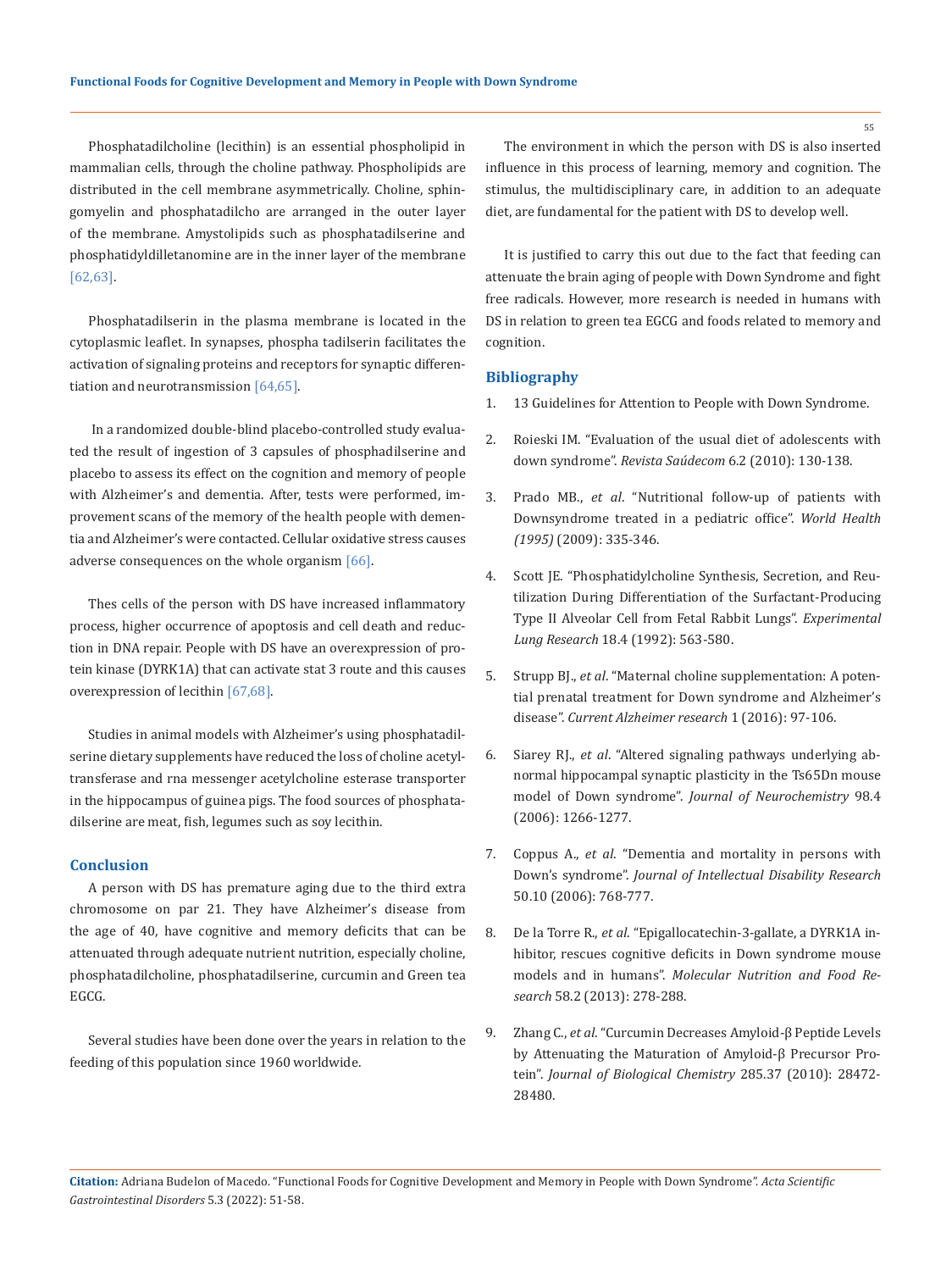- 10. Moon J., *et al*[. "Perinatal choline supplementation improves](https://pubmed.ncbi.nlm.nih.gov/20528079/) [cognitive functioning and emotion regulation in the Ts65Dn](https://pubmed.ncbi.nlm.nih.gov/20528079/) [mouse model of Down syndrome".](https://pubmed.ncbi.nlm.nih.gov/20528079/) *Behavioral Neuroscience* [124.3 \(2010\): 346-361.](https://pubmed.ncbi.nlm.nih.gov/20528079/)
- 11. [Institute of Medicine \(US\) Standing Committee on the Scienti](https://pubmed.ncbi.nlm.nih.gov/23193625/)[fic Evaluation of Dietary Reference Intakes and its Panel on Fo](https://pubmed.ncbi.nlm.nih.gov/23193625/)[late, Other B Vitamins, and Choline". Dietary Reference Intakes](https://pubmed.ncbi.nlm.nih.gov/23193625/) [for Thiamin, Riboflavin, Niacin, Vitamin B6, Folate, Vitamin](https://pubmed.ncbi.nlm.nih.gov/23193625/) [B12, Pantothenic Acid, Biotin, and Choline. PubMed. Washing](https://pubmed.ncbi.nlm.nih.gov/23193625/)[ton \(DC\): National Academies Press \(US\) \(1998\).](https://pubmed.ncbi.nlm.nih.gov/23193625/)
- 12. Cohn J., *et al*[. "Dietary Phospholipids and Intestinal Cholester](https://www.ncbi.nlm.nih.gov/pmc/articles/PMC3257636/)ol Absorption". *Nutrients* [2.2 \(2010\): 116-127.](https://www.ncbi.nlm.nih.gov/pmc/articles/PMC3257636/)
- 13. [Karmiloff K and Karmiloff-Smith A. "Pathways to language:](https://psycnet.apa.org/record/2001-00535-000) [From fetus to adolescent". Cambridge, MA: Harvard University](https://psycnet.apa.org/record/2001-00535-000) [Press \(2002\).](https://psycnet.apa.org/record/2001-00535-000)
- 14. Schwartzman JS. "Down syndrome". São Paulo: Memnon (1999).
- 15. Sheehan R., *et al*[. "Dementia diagnostic criteria in Down](https://pubmed.ncbi.nlm.nih.gov/25363568/)  syndrome". *[International Journal of](https://pubmed.ncbi.nlm.nih.gov/25363568/) Geriatric Psychiatry* 30.8 [\(2014\): 857-863.](https://pubmed.ncbi.nlm.nih.gov/25363568/)
- 16. [Alzheimer's disease: Pathophysiological and pharmacological](https://medcraveonline.com/JAPLR/pathophysiology-and-management-of-alzheimerrsquos-disease-an-overview.html) [aspects \(2022\).](https://medcraveonline.com/JAPLR/pathophysiology-and-management-of-alzheimerrsquos-disease-an-overview.html)
- 17. Pennington BF., *et al*[. "The Neuropsychology of Down Syn](https://pubmed.ncbi.nlm.nih.gov/12625437/)[drome Evidence for Hippocampal Dysfunction".](https://pubmed.ncbi.nlm.nih.gov/12625437/) *Child Development* [74 \(2003\): 75-93.](https://pubmed.ncbi.nlm.nih.gov/12625437/)
- 18. [Roizen NJ and Patterson D. "Down's syndrome".](https://www.thelancet.com/journals/lancet/article/PIIS0140-6736(03)12987-X/references) *The Lancet* [9365 \(2003\): 1281-1289.](https://www.thelancet.com/journals/lancet/article/PIIS0140-6736(03)12987-X/references)
- 19. Wisniewski KE., *et al*[. "Occurrence of neuropathological chang](https://pubmed.ncbi.nlm.nih.gov/3158266/)[es and dementia of Alzheimer's disease in Down's syndrome".](https://pubmed.ncbi.nlm.nih.gov/3158266/) *[Annals of Neurology](https://pubmed.ncbi.nlm.nih.gov/3158266/)* 17.3 (1985): 278-282.
- 20. Mann DM., *et al*[. "The topography of plaques and tangles in](file:///C:/Users/DELL/Desktop/07-02-2022/PDF/ASGIS/ASGIS-22-RA-004/V) [Down's syndrome patients of different ages".](file:///C:/Users/DELL/Desktop/07-02-2022/PDF/ASGIS/ASGIS-22-RA-004/V) *Neuropathology [and Applied Neurobiology](file:///C:/Users/DELL/Desktop/07-02-2022/PDF/ASGIS/ASGIS-22-RA-004/V)* 12.5 (1986): 447-457.
- 21. Cummings BJ., *et al*[. "β-Amyloid Accumulation Correlates with](https://pubmed.ncbi.nlm.nih.gov/8661247/) [Cognitive Dysfunction in the Aged Canine".](https://pubmed.ncbi.nlm.nih.gov/8661247/) *Neurobiology of [Learning and Memory](https://pubmed.ncbi.nlm.nih.gov/8661247/)* 66.1 (1996): 11-23.
- 22. Tagarelli A., *et al*[. "Alois Alzheimer: a hundred years after the](https://pubmed.ncbi.nlm.nih.gov/23674983/) [discovery of the eponymous disorder".](https://pubmed.ncbi.nlm.nih.gov/23674983/) *International journal of [biomedical science: IJBS](https://pubmed.ncbi.nlm.nih.gov/23674983/)* 2.2 (2006): 196-204.
- 23. [DSM-5 AMERICAN PSYCHIATRIC ASSOCIATION.](http://dislex.co.pt/images/pdfs/DSM_V.pdf)
- 24. [Malamud N. "Neuropathology of Organic Brain Syndromes As](https://www.semanticscholar.org/paper/Neuropathology-of-Organic-Brain-Syndromes-with-Malamud/ca17fce3cbd7588c481b4483dd6ce2799ebf2e70)sociated with Aging". *Advances in [Behavioral Biology](https://www.semanticscholar.org/paper/Neuropathology-of-Organic-Brain-Syndromes-with-Malamud/ca17fce3cbd7588c481b4483dd6ce2799ebf2e70)* (1972): [63-87.](https://www.semanticscholar.org/paper/Neuropathology-of-Organic-Brain-Syndromes-with-Malamud/ca17fce3cbd7588c481b4483dd6ce2799ebf2e70)
- 25. Wiseman FK., *et al*[. "A genetic cause of Alzheimer disease:](https://pubmed.ncbi.nlm.nih.gov/26243569/) [mechanistic insights from Down syndrome".](https://pubmed.ncbi.nlm.nih.gov/26243569/) *Nature Reviews Neuroscience* [16.9 \(2015\): 564-574.](https://pubmed.ncbi.nlm.nih.gov/26243569/)
- 26. [Griffiths-Jones S. "The microRNA Registry".](https://pubmed.ncbi.nlm.nih.gov/14681370/) *Nucleic Acids Research* [32.90001 \(2004\): 109D111.](https://pubmed.ncbi.nlm.nih.gov/14681370/)
- 27. Salehi A., *et al*[. "Increased App expression in a mouse model of](https://pubmed.ncbi.nlm.nih.gov/16815330/)  [Down's syndrome disrupts NGF transport and causes cholin](https://pubmed.ncbi.nlm.nih.gov/16815330/)[ergic neuron degeneration".](https://pubmed.ncbi.nlm.nih.gov/16815330/) *Neuron* 51.1 (2006): 29-42.
- 28. Sekar MC., *et al*[. "Modulation of Epidermal Growth Factor](https://pubmed.ncbi.nlm.nih.gov/26213696/)  [stimulated ERK phosphorylation and cell motility by inositol](https://pubmed.ncbi.nlm.nih.gov/26213696/)  [trisphosphate kinase".](https://pubmed.ncbi.nlm.nih.gov/26213696/) *The FASEB Journal* 24.S1 (2010).
- 29. Moreira LM., *et al*[. "Down syndrome and its pathogenesis:](https://www.researchgate.net/publication/262596900_Down_syndrome_and_its_pathogenesis_considerations_about_genetic_determinism) [considerations about genetic determinism".](https://www.researchgate.net/publication/262596900_Down_syndrome_and_its_pathogenesis_considerations_about_genetic_determinism) *Brazilian Journal of Psychiatry* [22 \(2000\): 96-99.](https://www.researchgate.net/publication/262596900_Down_syndrome_and_its_pathogenesis_considerations_about_genetic_determinism)
- 30. Kleschevnikov AM., *et al*[. "Deficits in Cognition and Synaptic](https://pubmed.ncbi.nlm.nih.gov/22764230/)  [Plasticity in a Mouse Model of Down Syndrome Ameliorated](https://pubmed.ncbi.nlm.nih.gov/22764230/)  [by GABAB Receptor Antagonists".](https://pubmed.ncbi.nlm.nih.gov/22764230/) *Journal of Neuroscience* [32.27 \(2012\): 9217-9227.](https://pubmed.ncbi.nlm.nih.gov/22764230/)
- 31. Camargos EF de. "Randomized, double-blind, placebo-controlled trial on the use of trazodona in sleep disorders in patients with Alzheimer's disease". *Repositoriounbbr* (2013).
- 32. Costa ACS., *et al*[. "Behavioral validation of the Ts65Dn mouse](https://pubmed.ncbi.nlm.nih.gov/19720087/) [model for Down syndrome of a genetic background free of the](https://pubmed.ncbi.nlm.nih.gov/19720087/) [retinal degeneration mutation Pde6brd1".](https://pubmed.ncbi.nlm.nih.gov/19720087/) *Behavioural Brain Research* [206.1 \(2010\): 52-62.](https://pubmed.ncbi.nlm.nih.gov/19720087/)
- 33. [Scott-McKean JJ and Costa ACS. "Exaggerated NMDA mediated](https://pubmed.ncbi.nlm.nih.gov/22101180/) [LTD in a mouse model of Down syndrome and pharmaco](https://pubmed.ncbi.nlm.nih.gov/22101180/)[logical rescuing by memantine".](https://pubmed.ncbi.nlm.nih.gov/22101180/) *Learning and Memory* 18.12 [\(2011\): 774-778.](https://pubmed.ncbi.nlm.nih.gov/22101180/)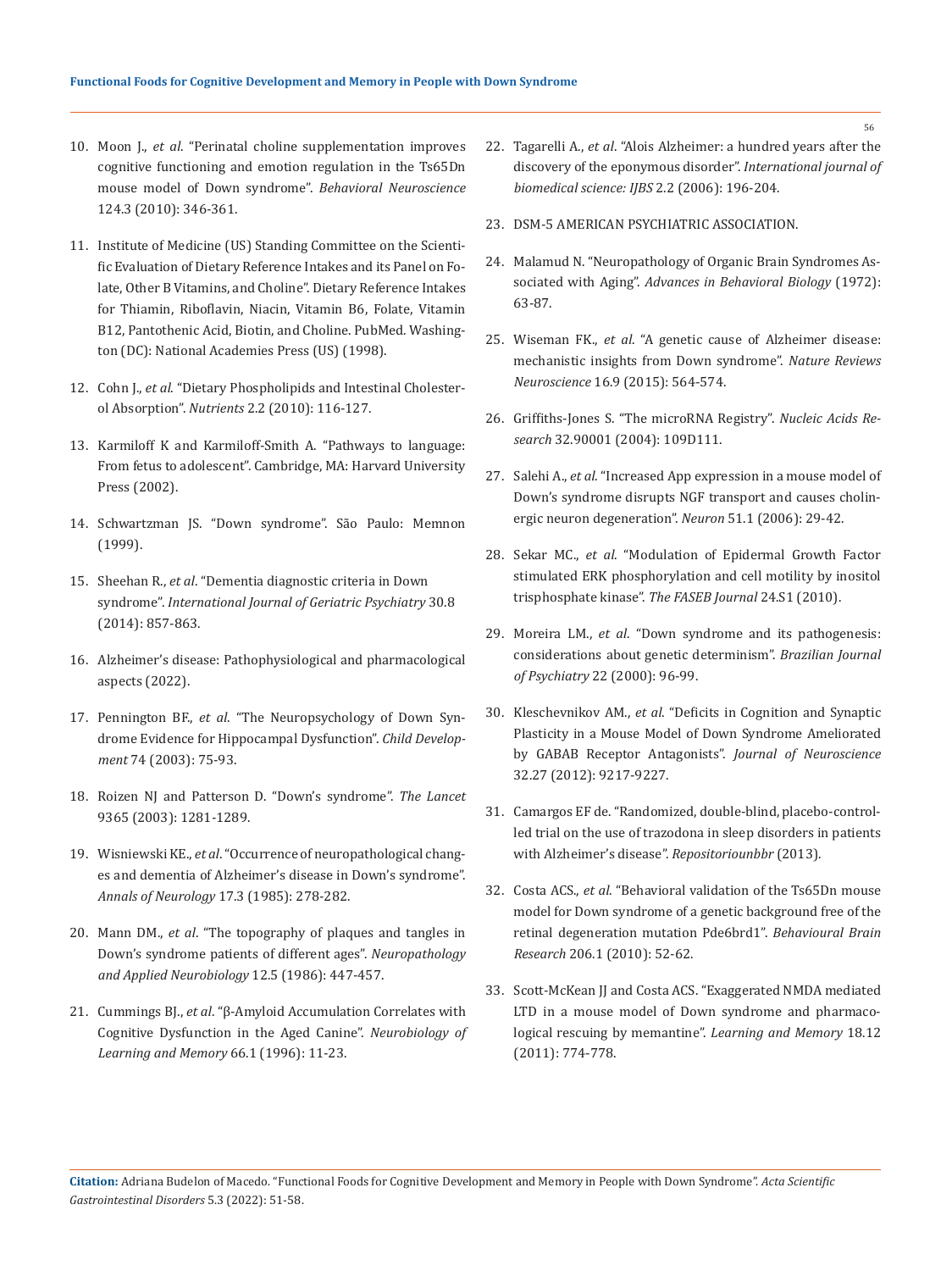- 34. Lima SC., *et al*[. "Down syndrome: exploratory study of memory](https://www.semanticscholar.org/paper/Down-Syndrome%3A-exploratory-study-of-memory-in-the-Lima-Sousa/7c4d41e0ea79d50446a3d6b7f43c1951f644e17e) [in the context of schooling".](https://www.semanticscholar.org/paper/Down-Syndrome%3A-exploratory-study-of-memory-in-the-Lima-Sousa/7c4d41e0ea79d50446a3d6b7f43c1951f644e17e) *Science and Cognition* 14.2 (2009): [35-46.](https://www.semanticscholar.org/paper/Down-Syndrome%3A-exploratory-study-of-memory-in-the-Lima-Sousa/7c4d41e0ea79d50446a3d6b7f43c1951f644e17e)
- 35. [Mukhtar H and Ahmad N. "Tea polyphenols: prevention of can](https://pubmed.ncbi.nlm.nih.gov/10837321/)cer and optimizing health". *The [American Journal of Clinical](https://pubmed.ncbi.nlm.nih.gov/10837321/) Nutrition* [71.6 \(2000\): 1698S1702S.](https://pubmed.ncbi.nlm.nih.gov/10837321/)
- 36. [González de Mejía E. "The chemoprotective effect of tea and its](https://www.researchgate.net/publication/297408821_The_chemo-preventive_effect_of_tea_and_its_components) compounds". *Latin American [Archives of Nutrition](https://www.researchgate.net/publication/297408821_The_chemo-preventive_effect_of_tea_and_its_components)* 53.2 (2003): [111-118.](https://www.researchgate.net/publication/297408821_The_chemo-preventive_effect_of_tea_and_its_components)
- 37. [Cheng TO. "All teas are not created equal: The Chinese green](https://pubmed.ncbi.nlm.nih.gov/15978686/) tea and cardiovascular health". *[International Journal of Cardi](https://pubmed.ncbi.nlm.nih.gov/15978686/)ology* [108.3 \(2006\): 301-308.](https://pubmed.ncbi.nlm.nih.gov/15978686/)
- 38. Torre R de la., *et al*[. "Safety and efficacy of cognitive training](https://pubmed.ncbi.nlm.nih.gov/27302362/) [plus epigallocatechin-3-gallate in young adults with Down's](https://pubmed.ncbi.nlm.nih.gov/27302362/) [syndrome \(TESDAD\): a double-blind, randomised, placebo](https://pubmed.ncbi.nlm.nih.gov/27302362/)[controlled, phase 2 trial".](https://pubmed.ncbi.nlm.nih.gov/27302362/) *The Lancet Neurology* 15.8 (2016): [801-810.](https://pubmed.ncbi.nlm.nih.gov/27302362/)
- 39. Da Mesquita S., *et al*[. "Functional aspects of meningeal lym](https://pubmed.ncbi.nlm.nih.gov/30046111/)[phatics in ageing and Alzheimer's disease".](https://pubmed.ncbi.nlm.nih.gov/30046111/) *Nature* 560.7717 [\(2018\): 185-191.](https://pubmed.ncbi.nlm.nih.gov/30046111/)
- 40. Noguchi-Shinohara M., *et al*[. "Consumption of Green Tea, but](https://pubmed.ncbi.nlm.nih.gov/24828424/) [Not Black Tea or Coffee, Is Associated with Reduced Risk of](https://pubmed.ncbi.nlm.nih.gov/24828424/) [Cognitive Decline". Bayer A, editor".](https://pubmed.ncbi.nlm.nih.gov/24828424/) *PLoS ONE* 9.5 (2014): [e96013.](https://pubmed.ncbi.nlm.nih.gov/24828424/)
- 41. Stringer M., *et al*[. "Low dose EGCG treatment beginning in ado](https://pubmed.ncbi.nlm.nih.gov/26363314/)[lescence does not improve cognitive impairment in a Down](https://pubmed.ncbi.nlm.nih.gov/26363314/) syndrome mouse model". *[Pharmacology, Biochemistry, and Be](https://pubmed.ncbi.nlm.nih.gov/26363314/)havior* [138 \(2015\): 70-79.](https://pubmed.ncbi.nlm.nih.gov/26363314/)
- 42. Souchet B., *et al*[. "Pharmacological correction of excitation/](https://pubmed.ncbi.nlm.nih.gov/26539088/) [inhibition imbalance in Down syndrome mouse models".](https://pubmed.ncbi.nlm.nih.gov/26539088/) *Fron[tiers in Behavioral Neuroscience](https://pubmed.ncbi.nlm.nih.gov/26539088/)* 9 (2015): 267.
- 43. Guedj F., *et al*[. "Green tea polyphenols rescue of brain defects](https://pubmed.ncbi.nlm.nih.gov/19242551/) [induced by overexpression of DYRK1A".](https://pubmed.ncbi.nlm.nih.gov/19242551/) *PloS One* 4.2 (2009): [e4606.](https://pubmed.ncbi.nlm.nih.gov/19242551/)
- 44. [Kulkarni S and Dhir A. "An overview of curcumin in neurologi](https://pubmed.ncbi.nlm.nih.gov/20838516/)cal disorders". *Indian Journal of [Pharmaceutical Sciences](https://pubmed.ncbi.nlm.nih.gov/20838516/)* 72.2 [\(2010\): 149.](https://pubmed.ncbi.nlm.nih.gov/20838516/)
- 45. [ANTIOXIDANT POWER OF TURMON ON DEPRESSION Brazil](https://monografias.brasilescola.uol.com.br/saude/poder-antioxidante-curcuma-sobre-depressao.htm)  School. *[Monographs Brasil Escola](https://monografias.brasilescola.uol.com.br/saude/poder-antioxidante-curcuma-sobre-depressao.htm)* (2022).
- 46. Xu Y., *et al*[. "Curcumin prevents corticosterone-induced neuro](https://pubmed.ncbi.nlm.nih.gov/21689105/)[toxicity and abnormalities of neuroplasticity via 5-HT receptor](https://pubmed.ncbi.nlm.nih.gov/21689105/)  pathway". *[Journal of Neurochemistry](https://pubmed.ncbi.nlm.nih.gov/21689105/)* 118.5 (2011): 784-795.
- 47. Ringman J., *et al*[. "A Potential Role of the Curry Spice Cur](https://pubmed.ncbi.nlm.nih.gov/15974909/)[cumin in Alzheimers Disease".](https://pubmed.ncbi.nlm.nih.gov/15974909/) *Current Alzheimer Research* 2.2 [\(2005\): 131-136.](https://pubmed.ncbi.nlm.nih.gov/15974909/)
- 48. Aggarwal BB., *et al*[. "Anticancer potential of curcumin: preclin](https://pubmed.ncbi.nlm.nih.gov/12680238/)[ical and clinical studies".](https://pubmed.ncbi.nlm.nih.gov/12680238/) *Anticancer Research* 23.1A (2003): [363-398.](https://pubmed.ncbi.nlm.nih.gov/12680238/)
- 49. [MINISTRY OF MONOGRAPH HEALTH OF THE SPECIES](https://www.gov.br/saude/pt-br/composicao/sctie/daf/plantas-medicinais-e-fitoterapicas/ppnpmf/arquivos/2016/MonografiaCurcumaCPcorrigida.pdf) *Curcuma longa* [L. \(CURCUMA\) Organization: Ministry of Health and](https://www.gov.br/saude/pt-br/composicao/sctie/daf/plantas-medicinais-e-fitoterapicas/ppnpmf/arquivos/2016/MonografiaCurcumaCPcorrigida.pdf)  [Anvisa \(2022\).](https://www.gov.br/saude/pt-br/composicao/sctie/daf/plantas-medicinais-e-fitoterapicas/ppnpmf/arquivos/2016/MonografiaCurcumaCPcorrigida.pdf)
- 50. [UNIVERSITY OF SÃO PAULO FACULTY OF PHARMACEUTICAL](https://www.teses.usp.br/teses/disponiveis/60/60134/tde-10012013-160441/publico/Tese_simplificada_corrigida.pdf) [SCIENCES OF RIBEIRÃO PRETO \(2022\).](https://www.teses.usp.br/teses/disponiveis/60/60134/tde-10012013-160441/publico/Tese_simplificada_corrigida.pdf)
- 51. [Penry JT and Manore MM. "Choline: An Important Micronutri](https://pubmed.ncbi.nlm.nih.gov/18458362/)[ent for Maximal Endurance-Exercise Performance?"](https://pubmed.ncbi.nlm.nih.gov/18458362/) *Interna[tional Journal of Sport Nutrition and Exercise Metabolism](https://pubmed.ncbi.nlm.nih.gov/18458362/)* 18.2 [\(2008\): 191-203.](https://pubmed.ncbi.nlm.nih.gov/18458362/)
- 52. Zeisel SH., *et al*[. "Concentrations of Choline-Containing Com](https://pubmed.ncbi.nlm.nih.gov/12730414/)[pounds and Betaine in Common Foods".](https://pubmed.ncbi.nlm.nih.gov/12730414/) *The Journal of Nutrition* [133.5 \(2003\): 1302-1307.](https://pubmed.ncbi.nlm.nih.gov/12730414/)
- 53. Zeisel SH., *et al*[. "Choline, an essential nutrient for humans".](https://pubmed.ncbi.nlm.nih.gov/2010061/)  *[FASEB Journal: official publication of](https://pubmed.ncbi.nlm.nih.gov/2010061/) the Federation of Ameri[can Societies for Experimental Biology](https://pubmed.ncbi.nlm.nih.gov/2010061/)* 5.7 (1991): 2093-2098.
- 54. [Zeisel SH. "Choline: an essential nutrient for humans".](https://pubmed.ncbi.nlm.nih.gov/10906592/) *Nutrition* [16.7-8 \(2000\): 669-671.](https://pubmed.ncbi.nlm.nih.gov/10906592/)
- 55. Government of Canada SC. Search for Ingredients (2004).
- 56. Yan J., *et al*[. "Maternal choline supplementation programs](https://pubmed.ncbi.nlm.nih.gov/24963152/) [greater activity of the phosphatidylethanolamine N-methyl](https://pubmed.ncbi.nlm.nih.gov/24963152/)[transferase \(PEMT\) pathway in adult Ts65Dn trisomic mice".](https://pubmed.ncbi.nlm.nih.gov/24963152/)  *[FASEB Journal: official publication of the Federation of Ameri](https://pubmed.ncbi.nlm.nih.gov/24963152/)[can Societies for Experimental Biology](https://pubmed.ncbi.nlm.nih.gov/24963152/)* 28.10 (2014): 4312- [4323.](https://pubmed.ncbi.nlm.nih.gov/24963152/)